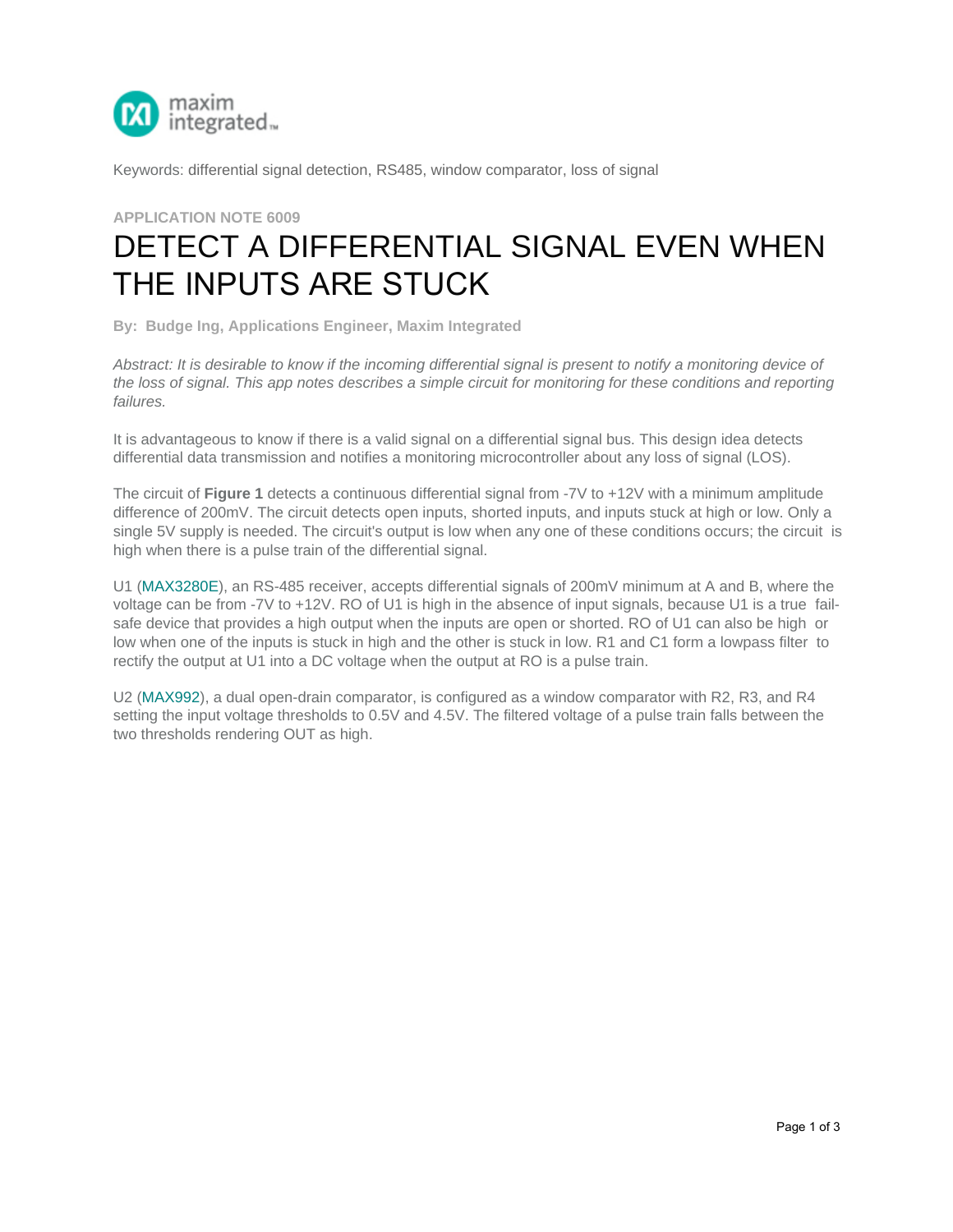

*Figure 1. Circuit detects a continuous differential signal.*

A similar version of the article appeared February 9, 2015 in *[EDN](http://www.edn.com/design/wireless-networking/4438614/Monitor-a-differential-pair-for-valid---fault-conditions)*.

| Related Parts <b>\</b> |                                                                                          |                     |
|------------------------|------------------------------------------------------------------------------------------|---------------------|
| <b>MAX3280E</b>        | ±15kV ESD-Protected 52Mbps, 3V to 5.5V, SOT23 RS-<br>485/RS-422 True Fail-Safe Receivers | <b>Free Samples</b> |
| <b>MAX992</b>          | High-Speed, Micropower, Low-Voltage, SOT23, Rail-to-Rail<br>I/O Comparators              | <b>Free Samples</b> |

More Information<br>For Technical Support: http://www.maximintegrated.com/en/support For Samples: http://www.maximintegrated.com/en/samples Other Questions and Comments: http://www.maximintegrated.com/en/contact

Application Note 6009:<http://www.maximintegrated.com/en/an6009>